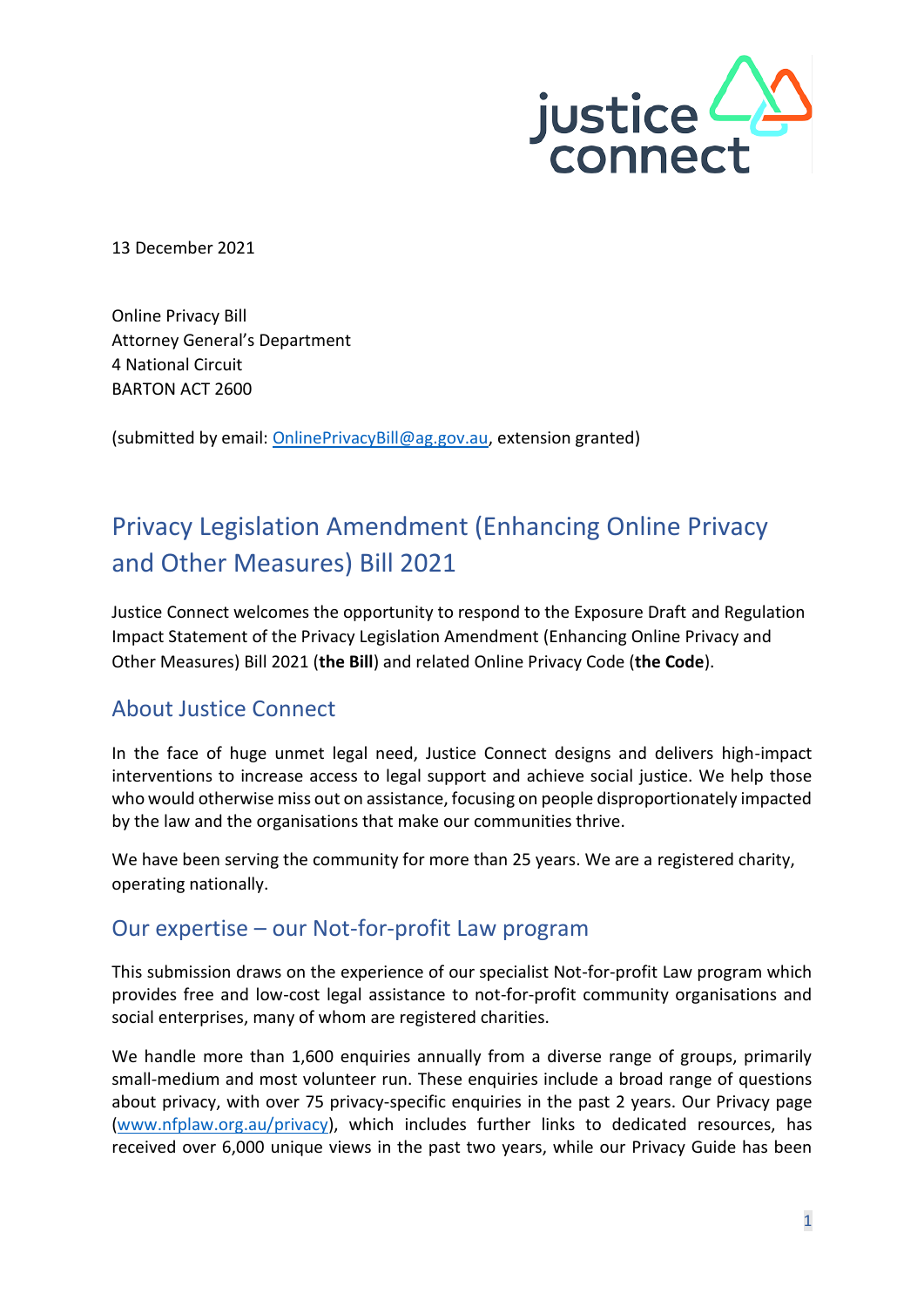

downloaded several times each day over the same period. We also regularly deliver training on privacy law for not-for-profits.

## Our submission

Our submission focusses on the impact of the introduction of the Bill and Code for smallmedium sized not-for-profit organisations. It appears that there are some unintended consequences, including consequences that could impact on service provision for children and vulnerable people.

The structure of our submission is as follows:

- 1. overarching comments
- 2. classification of organisations providing social media services
- 3. classification of organisations providing data brokerage services, and
- 4. considerations impacting children and vulnerable groups.

## 1. Overarching comments

We are **supportive** of many of the broad principles outlined in the Bill and Code, including that:

- i. people should have clarity around the collection and use of their personal information, and
- ii. legislation should provide extra safeguards for the collection of personal information from and about children and people not capable of making decisions about the collection of their data.

But we are **concerned** that, despite commentary in the Explanatory Paper that not-forprofits are not intended to be impacted by the Bill, some aspects of the Bill (social media and data brokerage services) will capture them, even small ones.

Without sufficient clarity about who is in and who is out of these reforms, there is a high risk of unintentional non-compliance. And even for those not-for-profits who realise that they are captured, there will be considerable concern about how to comply and about the significant penalties for non-compliance (especially when there is no legislative requirement to consider the purpose of the organisation or its size when applying the penalties). Because of this the Bill and Code could impede not-for-profits from undertaking important community-focused work, including providing services to vulnerable children and other atrisk cohorts.

**Our overarching comment is that applicability of the Bill is not sufficiently clear.**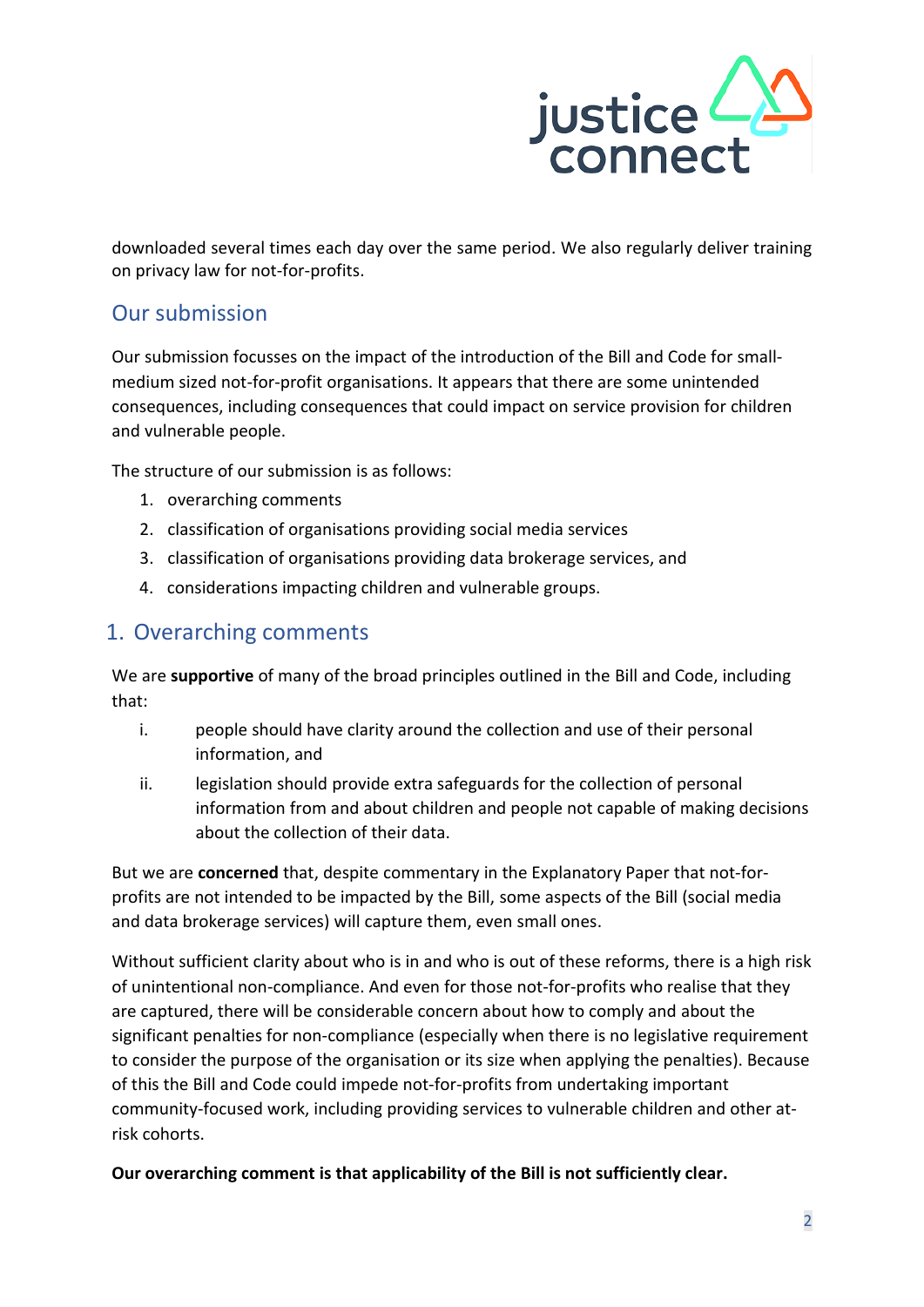

## 2. Classification of organisations that provide Social Media Services

#### Our recommendation

**We recommend that the ambit of the Bill as to the application of the Social Media Services provisions be clarified and, at least in this initial phase, should not apply to notfor-profit organisations or, alternatively, should not apply to organisations with an annual revenue below \$50 million.**

#### Our reasoning

The provisions regarding 'Social Media Services' as drafted are likely to encumber not-forprofit organisations irrespective of the sentiment expressed in the Explanatory Paper regarding the limits of organisations intended to be captured by the Bill. We note that the organisations described as being covered, such as Facebook and Reddit, are of a distinctly different size and operate very much 'for profit' rather than 'for purpose' (Noting that notfor-profit organisations cannot distribute profits to members and a sub-set of not-for-profits are registered charities with named charitable purposes).

The Explanatory Paper states that 'Social Media Services' will be subject to the Code. These services are defined as where an organisation provides an electronic service (including websites, apps, hosting services, peer-to-peer platforms) with 'the sole or primary purpose of enabling online social interaction' and posting of material by users.

The Bill is specific as to the sole or primary nature of the service facilitating online interaction, rather than the purposes of the services or organisations themselves. This means organisations which engage in activities meeting the definition of 'Social Media Services,' will be subject to the Bill irrespective of whether they are a large or small, or a company such as Facebook rather than a not-for-profit.

We are concerned that this could encumber not-for-profits in several ways, for example if they:

- i. enable an electronic service as their primary activity, for example as a forum for mental health support,
- ii. enable an online, open-invitation social forum for the purposes of encouraging interactions between staff, volunteers and/or public users, or
- iii. establish an online forum to encourage postings of material and interactions from users, for example a discussion forum about community concerns about disaster recovery work in their area.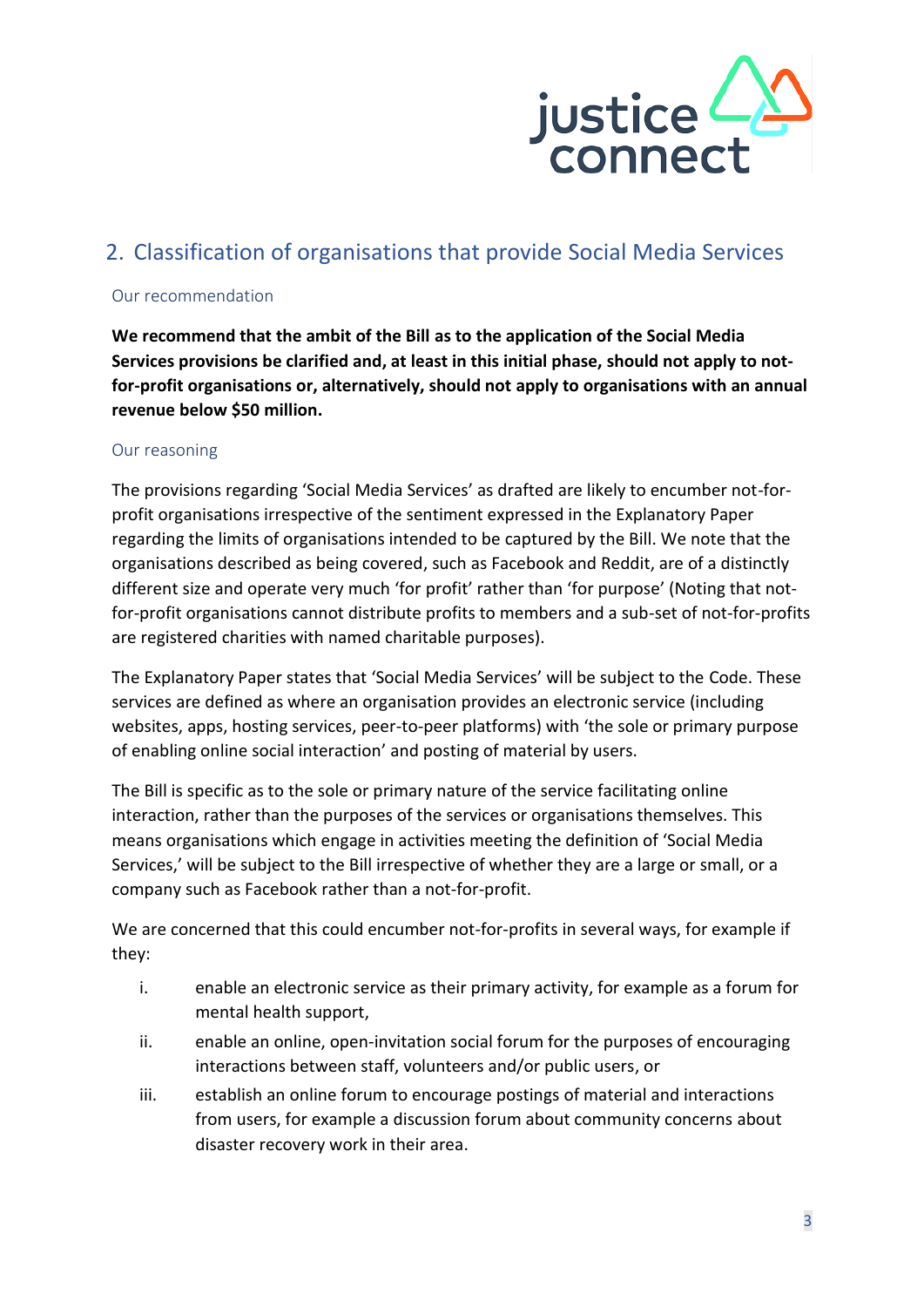

The activities described above would be covered by the Bill irrespective of whether the activities undertaken by the not-for-profit relate to a publicly accessible 'open' network or an invitation-only 'closed' network because the definition of 'Social Media Services' in the Bill is not specific as to open or closed networks.

Like the corporate sector and the broader public, and particularly since the COVID-19 pandemic, not-for-profits are increasingly creating their own online platforms to more effectively and efficiently reach those who need their help both with open (publicly accessible) applications as well as closed networks.

As one example, at Justice Connect we have won several design and innovation awards for the platforms we have developed<sup>1</sup> so those seeking legal help with problems such as eviction, bankruptcy, or representing themselves in court can access information from anywhere in Australia any time. Our Not-for-Profit program has also provided advice to multiple organisations about creating platforms that are in the public interest to support people experiencing mental health concerns, address self-harm in the community and in support of children and vulnerable people.

Clarity as to the types of services to be encumbered, as well as the applicability of provisions addressing responsibilities of and penalties relating to organisations which engage in 'Social Media Services,' is a threshold requirement requiring further work. We note that:

- greater clarity could be achieved by expressly excluding not-for-profits as a class of organisations under section 6W(7). This would require the Minister to be satisfied that it is desirable in the public interest which provides a mechanism to further refine the types/size of not-for-profits and/or the nature of the services provided to ensure they are public interest focused, and
- if an exemption approach is not favoured, then a clear size threshold would help ameliorate the impact on small not-for-profits (and small business). We suggest a threshold of at least \$50 million in annual revenue for the initial phase of the introduction of these significant reforms.

<sup>1</sup> For example: for our Online Gateway - 2019 Victorian Premier's Design Award

<https://premiersdesignawards.vic.gov.au/entries/2019/service-design/justice-connect-gateway-project> and our 'Dear Landlord' <https://good-design.org/projects/dear-landlord-by-justice-connect/>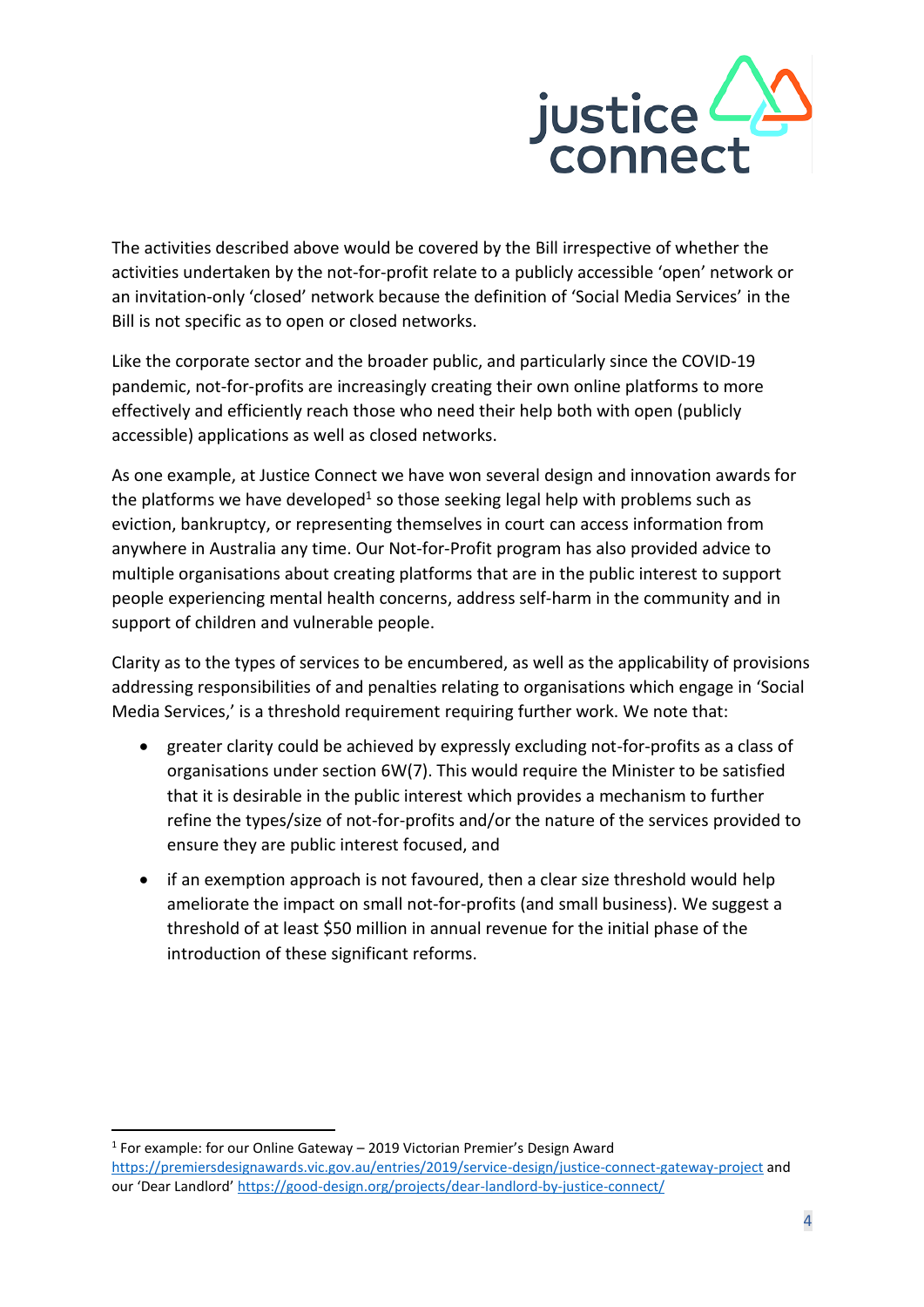

## 3. Classification of organisations that provide Data Brokerage Services

#### Our recommendation

**We recommend that the ambit of the Bill as to the application of the Data Brokerage Services provisions be clarified and, at least in this initial phase, should not apply to notfor-profit organisations or, alternatively, should not apply to organisations with an annual revenue below \$50 million.**

**We recommend that an explanatory note be added to section 6W[3][a] of the Bill to repeat the example about charities disclosing to a marketing agency as contained in the Explanatory Paper to the Bill.**

#### Our reasoning

The provisions regarding Data Brokerage Services as drafted will encumber not-for-profit organisations irrespective of the sentiment expressed in the Explanatory Paper regarding the limits of organisations intended to be captured by the Bill.

The provisions regarding 'Data Brokerage Services' apply to an organisation that 'collects personal information about an individual for the sole or primary purpose of disclosing that information' (section 6W[3][a]).

The Explanatory Paper states that the Bill is intended to apply to organisations which trade in personal information rather than to organisations which disclose data for a secondary purpose. The Explanatory Paper gives the example of a charity disclosing information to a marketing agency as being excluded from the operation of the Bill. It would assist with clarity about how the Bill is intended to apply to have this example (at least) as an explanatory note to the relevant provision in the Bill.

But this marketing agency example is not the only way not-for-profits may disclose personal information to fulfil their purposes, including charitable purposes. For example, this type of disclosure may happen when working with other not-for-profit organisations as part of activities relating to campaigning, education, information provision or awareness raising. To elaborate further:

• one not-for-profit partner may set up a new website (under the banner of a campaign name) and collect personal information which they then share with the other not-for-profits that they have partnered with to run a campaign on a policy issue, or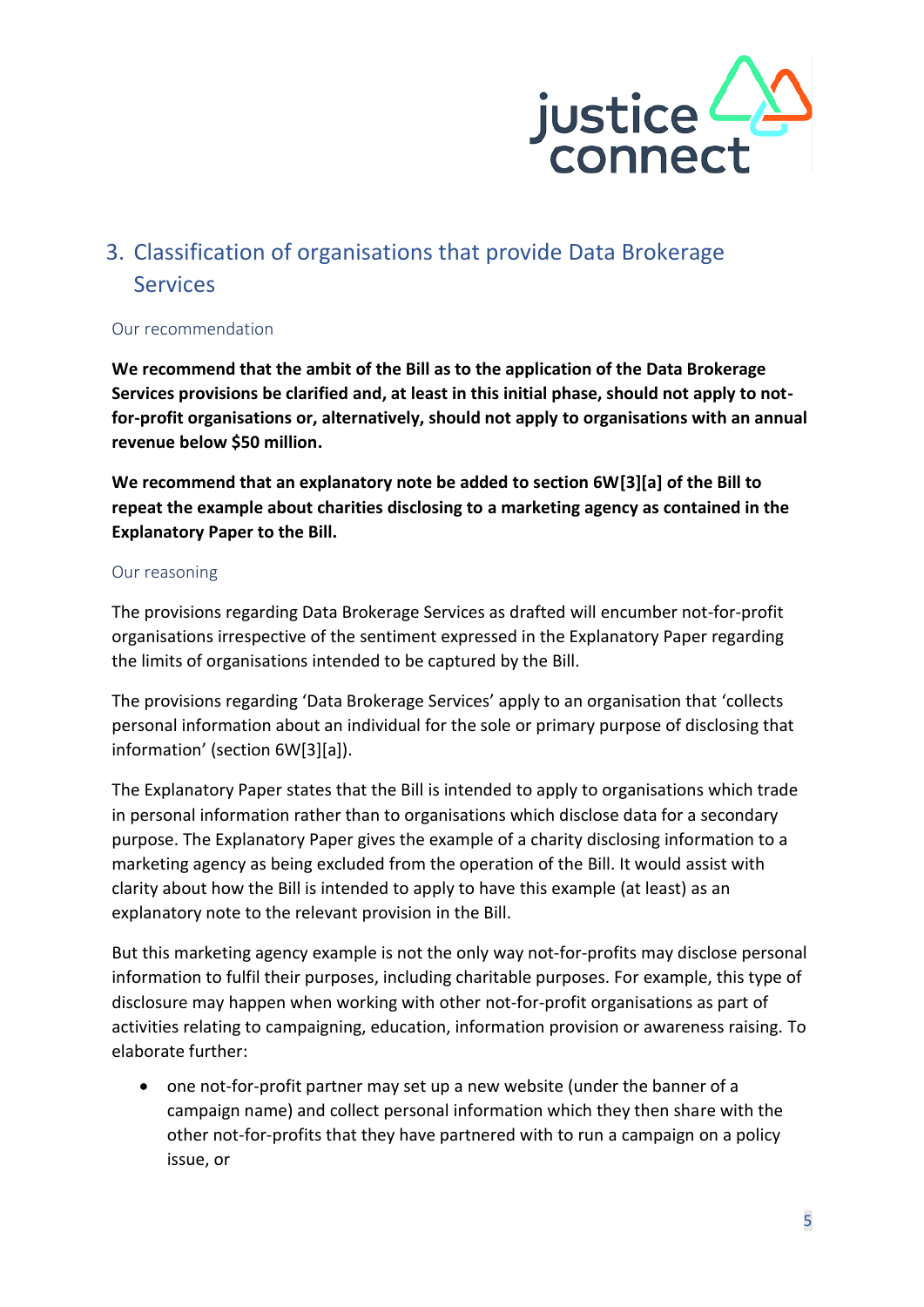

• a partnership<sup>2</sup> may exist between a larger charity which shares information with a smaller locally-based (grassroots) not-for-profit to more quickly and effectively deliver necessary 'on the ground' services to a particular community.

In each case, not-for-profit forums, facilities, initiatives and/or organisations may be set up for the purposes, including the primary purposes of disclosing and facilitating the sharing of information including personal information.

As with 'Social Media Services', clarity as to the types of services to be encumbered, as well as the applicability of provisions addressing responsibilities of and penalties relating to organisations which engage in 'Data Brokerage Services,' is a threshold requirement requiring further work. The suggestions about how this can be achieved (Ministerial exclusion or a size threshold), as discussed at heading (3) above apply here as well.

## 4. Considerations impacting children and vulnerable groups

#### Our recommendation

**We recommend that a legislative exemption be provided for organisations seeking to collect personal information from children, vulnerable people and people not considered capable of making their own decisions, where doing so (or otherwise not seeking consent from a parent or guardian) is in the best interests of that child or vulnerable person.**

**We recommend that this exemption:**

- **a. be framed by reference to what is 'reasonable in the circumstances', and**
- **b. include a non-exhaustive list of circumstances whereby obtaining consent from a parent or guardian is not required because it is not in the best interests of the child or vulnerable person to obtain that consent, or to delay service provision to that child or vulnerable person while parental or guardian consent is sort.**

**We recommend updated guidance be provided by the Office of the Australian Information Commissioner about best practice in obtaining consent from children and other vulnerable people, including examples of what steps service providers can take in circumstances such as family violence involving the parent or guardian whose consent is otherwise required to be sought.**

<sup>&</sup>lt;sup>2</sup> We note that the term 'partner' is often used loosely in the not-for-profit sector (ie, not in the legally defined sense).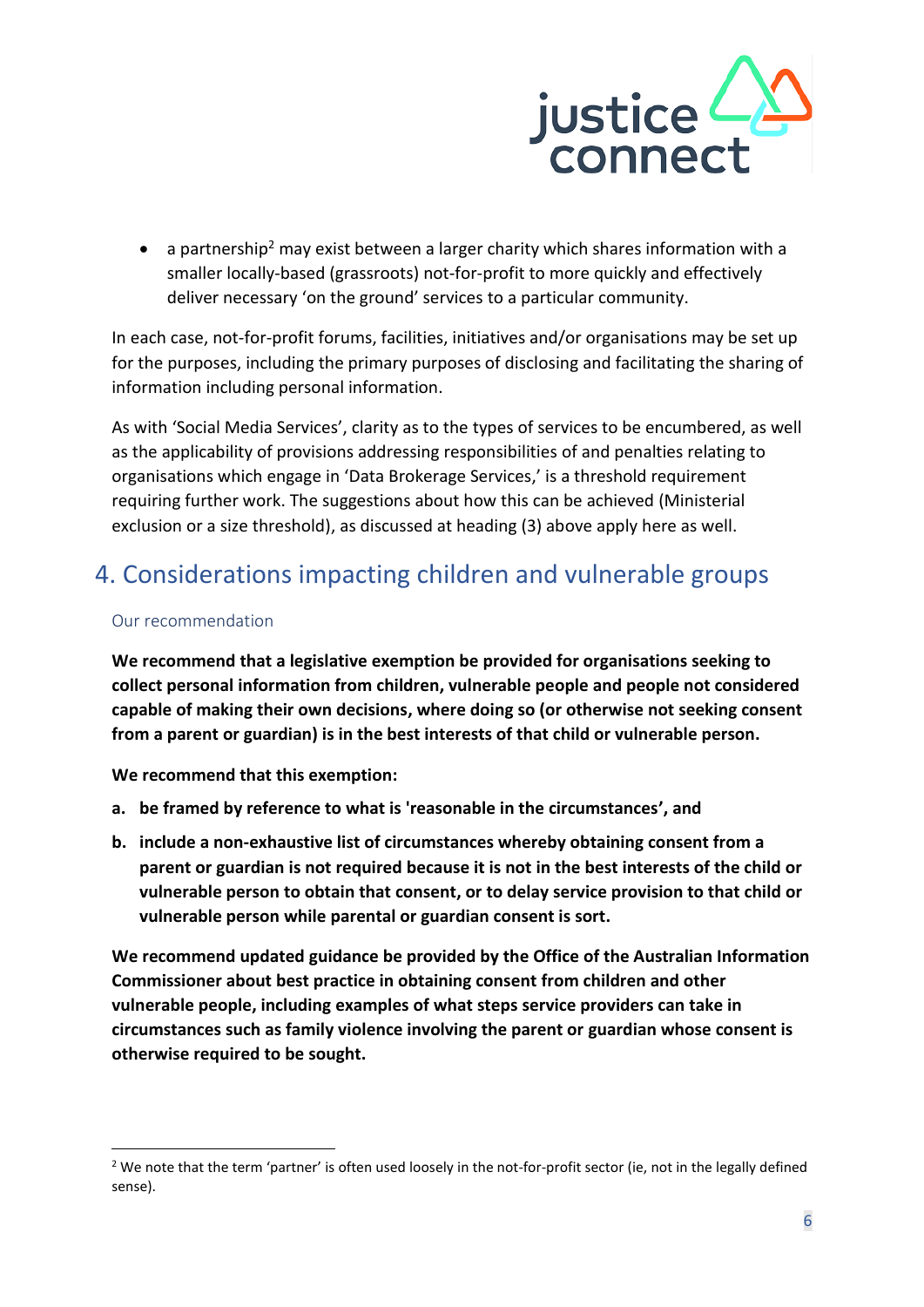

#### Our reasoning

We are concerned that the new requirements for obtaining consent for children and vulnerable people will have unintended consequences that will negatively impact the provision of services that are in the best interests of those children and vulnerable people.

Under the Code organisations will be required to obtain express consent from a parent or guardian before collecting, using or disclosing personal information of a child under the age of 16.

The Explanatory Paper states that services must ensure collection is in the best interest of the child and that this be the primary consideration when determining what is fair and reasonable. We agree with this policy statement, but note that the Explanatory Paper already contemplates that the Code may make provision about what constitutes reasonable steps, or matters to take into account when considering whether the collection, use or disclosure of a child's personal information is fair and reasonable in the circumstances. The requirement to obtain consent could be couched in the same terms as collection, use and disclosure, to account for instances where it would not be fair or reasonable to do so. We query if this may be a drafting oversight.

However, the exception of reasonable steps is not sufficient. We are concerned that not-forprofits that support children, vulnerable people and people not considered capable of making their own decisions, will be prohibited from continuing urgent and crucial activities necessary for the ongoing care and emergency support for these people. For example, there are situations where taking any steps to secure consent from a parent or guardian can (proactively) put a child at risk of harm if, say, they are escaping family violence. This may also affect the willingness for organisations to create new services to meet this need.

**These reforms will be significant for not-for-profit organisations, especially if they apply regardless of size. The not-for-profit sector relies heavily on volunteers and 65% of charities are small (annual revenue of less than \$250,000). <sup>3</sup>** Given this context it makes the support provided by way of practical guidance and training even more important and why we have included a recommendation about guidance.

We would be happy to discuss or expand on any of our comments. We agree to this submission being made public (with signature redacted).

 $3$  Australian Charities and Not-for-profits Commission: Australian Charities Report -  $7<sup>th</sup>$  Edition <https://www.acnc.gov.au/tools/reports/australian-charities-report-7th-edition>